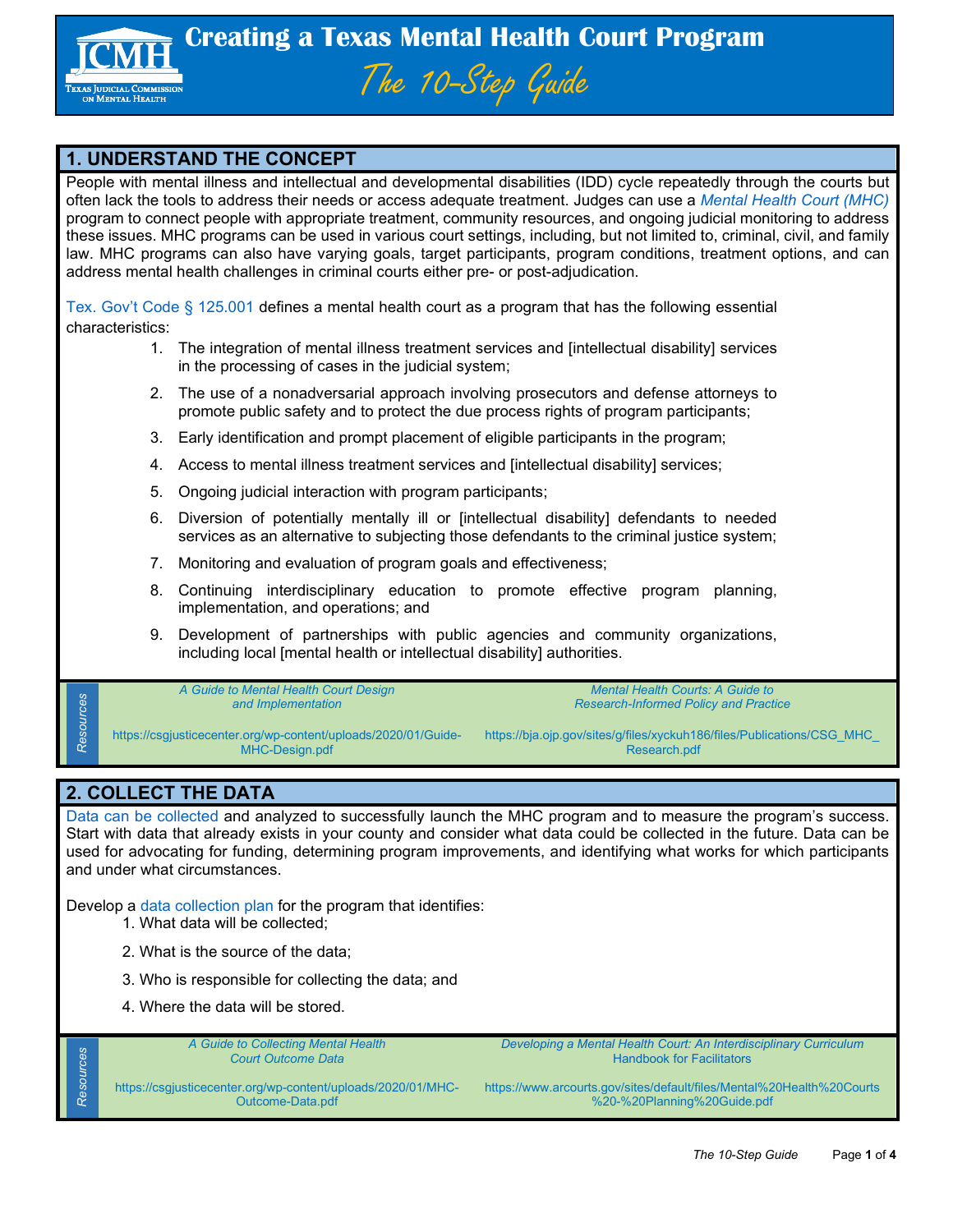

## **3. MAP COMMUNITY RESOURCES**

Conduct a community mapping to convene local stakeholders, determine services available in the community or surrounding communities, survey opportunities and resources for diverting people to treatment options, and identify gaps in services. Mappings can range in depth of review and can be completed by the MHC team or by a third-party. Include a review of existing court and probation programs in the mapping to determine if there are options that already service individuals at different risk and need levels and identify which risk and need levels are not being assisted. Look to [local](https://namitexas.org/)  [NAMI](https://namitexas.org/) chapters for additional resources.

#### [JCMH Mapping Workshops](http://texasjcmh.gov/technical-assistance/mapping-workshop/)

http://texasjcmh.gov/technical-assistance/mapping-workshop/

[Policy Research Associates \(PRA\)](https://www.prainc.com/wp-content/uploads/2017/08/FFS-SIM-508.pdf) https://www.prainc.com/wp-content/uploads/2017/08/FFS-SIM-508.pdf

[Meadows](https://mmhpi.org/work/systems-transformation/)<br>https://mmhpi.org/work/systems-transformation/

HHSC's TA Center - email: [forensicdirector@hhs.texas.gov](mailto:forensicdirector@hhs.texas.gov)

### **4. SELECT THE TEAM**

*Resources*

Resources

*Resources*

Resources

*Resources*

Resources

At a minimum, the MHC program team for a criminal court should include a judge, defense attorney, prosecutor, supervision officer (pretrial/probation/parole officer), and a case manager or representative from the local mental health authority. While not critical to the team's success, consider including a representative from the sheriff's office or county jail medical, a social worker, a psychiatrist, a resource coordinator (check with your local [NAMI chapter\)](https://namitexas.org/), a peer support specialist, and a person with lived experience to assist with the MHC program. For civil, family law, or other types of MHC program teams, the team should include similarly represented stakeholders.

To create the team, consider collaborating across departments and systems to get committed representatives or fund the necessary positions/roles within the court. Some treatment service providers employ staff members who may be able to fill some of the team roles needed to make the program a success. When creating the team, consider:

- Logistics of regular meetings/court settings;
- Willingness and ability to collaborate with other team members;
- Belief in the mission of the court program;
- Willingness and ability to complete training and take continuous steps to learn about the principles that support the MHC program; and
- Ability to conduct or review screenings and assessments.

*[A Guide to Mental Health Court Design](https://csgjusticecenter.org/wp-content/uploads/2020/01/Guide-MHC-Design.pdf)  [and Implementation](https://csgjusticecenter.org/wp-content/uploads/2020/01/Guide-MHC-Design.pdf)*

[Developing a Mental Health Court:](https://csgjusticecenter.org/wp-content/uploads/2020/08/Module_3_final.pdf)  [An Interdisciplinary Curriculum –](https://csgjusticecenter.org/wp-content/uploads/2020/08/Module_3_final.pdf) Module 3

https://csgjusticecenter.org/wp-content/uploads/2020/01/Guide-MHC-Design.pdf

https://csgjusticecenter.org/wpcontent/uploads/2020/08/Module\_3\_final.pdf

# **5. COMPLETE TRAINING**

Seek training, mentoring, and technical assistance when creating an MHC program. Read written resources, schedule time to watch webinars available online, and observe other established treatment courts. Judges should determine what initial training should be completed by the MHC team and what ongoing training will be necessary. Also, consider what training should be developed or implemented for local treatment professionals to ensure a successful MHC program.

[Council of State Governments \(CSG\):](https://csgjusticecenter.org/projects/mental-health-courts/learning/learning-modules/)  [Learning Modules](https://csgjusticecenter.org/projects/mental-health-courts/learning/learning-modules/) https://csgjusticecenter.org/projects/mentalhealth-courts/learning/learning-modules/

[Specialty Courts](http://www.txspecialtycourts.org/tta_bureau.html)  [Resource Center \(SCRC\)](http://www.txspecialtycourts.org/tta_bureau.html) http://www.txspecialtycourts.org/tta\_bureau .html

[JCMH Technical Assistance](http://texasjcmh.gov/technical-assistance/) http://texasjcmh.gov/technical-assistance/

[NPC Research](https://npcresearch.com/services-expertise/technical-assistance-and-consultation/) https://npcresearch.com/servicesexpertise/technical-assistance-andconsultation/

HHSC T.A. Center – email: [forensicdirector@hhs.texas.gov](mailto:forensicdirector@hhs.texas.gov)

[CSG: Center for Justice and Mental Health](https://csgjusticecenter.org/resources/justice-mh-partnerships-support-center/)  **[Partnerships](https://csgjusticecenter.org/resources/justice-mh-partnerships-support-center/)** https://csgjusticecenter.org/resources/justicemh-partnerships-support-center/

[SCRC: List of Active Texas](http://www.txspecialtycourts.org/_documents/active_courts.pdf)  [Specialty Courts](http://www.txspecialtycourts.org/_documents/active_courts.pdf) http://www.txspecialtycourts.org/\_documents /active\_courts.pdf

> [Center for Court Innovation](https://treatmentcourts.org/) https://treatmentcourts.org/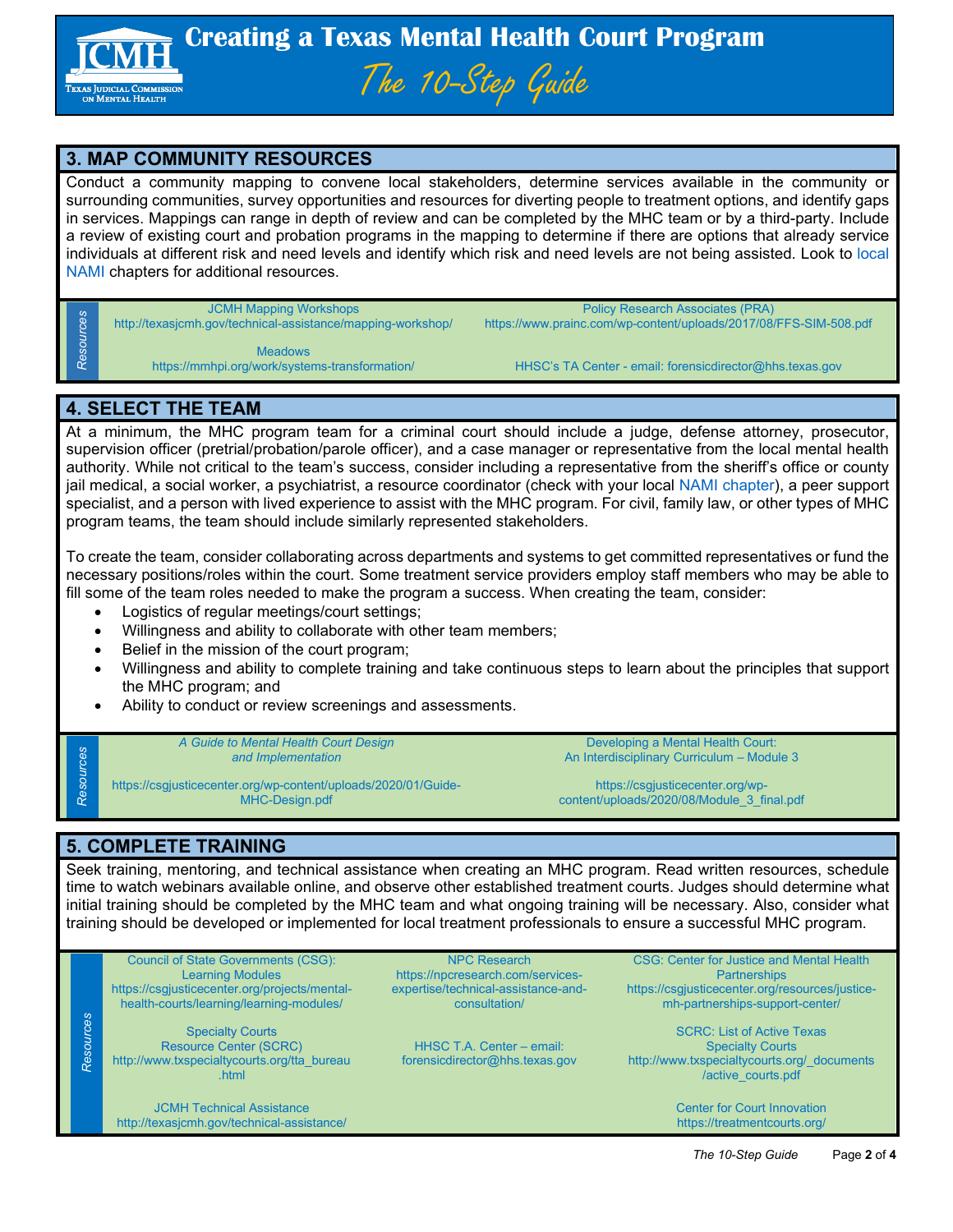

### **6. IDENTIFY ELIGIBLE PARTICIPANTS**

Be judicious in determining the target participants likely to be best served by the MHC program. Use [risk assessment](https://www.law.com/legaltechnews/2020/07/13/the-most-widely-used-risk-assessment-tool-in-each-u-s-state/?slreturn=20220305104416)  [tools](https://www.law.com/legaltechnews/2020/07/13/the-most-widely-used-risk-assessment-tool-in-each-u-s-state/?slreturn=20220305104416) to help create a prompt identification process of potential participants and quick determination of their eligibility for the court. The [Criminal Justice Division \(CJD\)](https://capitol.texas.gov/tlodocs/85R/handouts/C3942018080710001/a3576353-02b2-4cfb-8e30-d76abcdb34a4.PDF) of the Office of the Governor mandates the use of the [Texas Risk](http://www.cmitonline.org/_documents/publications/screening_2_2017.pdf)  [Assessment Scale \(TRAS\)](http://www.cmitonline.org/_documents/publications/screening_2_2017.pdf) for all arrested adult participants in CJD-funded specialty courts. National practices advise that participants with a moderate to high risk of recidivism have the most potential to benefit from MHC programs. Consider which screening and risk assessment tools used by your jurisdiction could be a good fit for the program.

To identify the ideal participant that the program will serve, consider:

- **Criminal Offense:** Key stakeholders may disagree on the types of charges eligible for the program and may require a correlation between the mental illness and the offense committed.
- **Screening and Risk Assessment Tools:** These tools can make identifying potential participants more efficient.
- **Mental Health Evaluation:** Evaluations should be done by a professional or clinician and can be done before or after final eligibility.
- **Mental Health Diagnosis:** Certain diagnoses may need to be excluded from the program due to a lack of resources, key stakeholder agreement, and ability to ensure community safety.
- **Referral Process:** Determine who can send the referral and who will screen the referral.
- **Final Eligibility:** Determine the process for accepting or rejecting based on criteria required for final eligibility.

*[A Guide to Mental Health Court Design](https://csgjusticecenter.org/wp-content/uploads/2020/01/Guide-MHC-Design.pdf)  [and Implementation](https://csgjusticecenter.org/wp-content/uploads/2020/01/Guide-MHC-Design.pdf)*

*[Developing a Mental Health Court: An Interdisciplinary Curriculum](https://www.arcourts.gov/sites/default/files/Mental%20Health%20Courts%20-%20Planning%20Guide.pdf)* [A Handbook for Facilitators](https://www.arcourts.gov/sites/default/files/Mental%20Health%20Courts%20-%20Planning%20Guide.pdf)

https://csgjusticecenter.org/wp-content/uploads/2020/01/Guide-MHC-Design.pdf

https://www.arcourts.gov/sites/default/files/Mental%20Health%20Co urts%20-%20Planning%20Guide.pdf

#### **7. PLAN THE PROGRAM**

*Resources*

Resources

*Resources*

Resources

Establish a treatment plan and other conditions that are the least restrictive while still ensuring public safety. Combining less restrictive conditions and reliable partnerships with treatment providers will encourage participants to turn to these community resources in times of crisis.

Tex. Gov't Code § [121.002\(d\)](https://statutes.capitol.texas.gov/Docs/GV/htm/GV.121.htm) requires the program to comply with th[e Specialty Courts Advisory Council's](https://statutes.capitol.texas.gov/Docs/GV/htm/GV.772.htm#772.0061) programmatic best practices in order to receive state or federal grant funds administrated by a state agency. [Tex. Gov't Code §](https://statutes.capitol.texas.gov/Docs/GV/htm/GV.125.htm#:%7E:text=GOVERNMENT%20CODE%20CHAPTER%20125.,MENTAL%20HEALTH%20COURT%20PROGRAMS&text=(9)%20development%20of%20partnerships%20with,including%20local%20mental%20retardation%20authorities.)  [125.001\(b\)](https://statutes.capitol.texas.gov/Docs/GV/htm/GV.125.htm#:%7E:text=GOVERNMENT%20CODE%20CHAPTER%20125.,MENTAL%20HEALTH%20COURT%20PROGRAMS&text=(9)%20development%20of%20partnerships%20with,including%20local%20mental%20retardation%20authorities.) states that if the participant successfully completes the MHC program and the court determines a dismissal is in the best interest of justice, the court shall dismiss the case and may take the necessary steps for an expunction of the matter.

When developing a plan, consider:

- **Treatment Plans:** Ensure they are highly individualized and adaptable to change during the program period.
- **Adherence to the Program:** Determine the incentives and sanctions matrix.
- **Successful Program Completion:** Develop the criteria and procedure for a dismissal and expunction, or any alternative outcomes upon successful completion.
- **Unsuccessful Program Completion:** Determine the agreed upon plea arrangement or any other alternative outcome if a participant fails to complete the program.

*[A Guide to Mental Health Court Design](https://csgjusticecenter.org/wp-content/uploads/2020/01/Guide-MHC-Design.pdf)  [and Implementation](https://csgjusticecenter.org/wp-content/uploads/2020/01/Guide-MHC-Design.pdf)*

https://csgjusticecenter.org/wp-content/uploads/2020/01/Guide-MHC-Design.pdf

> [Developing a Mental Health Court:](https://csgjusticecenter.org/wp-content/uploads/2020/08/Module_5_final.pdf)  [An Interdisciplinary Curriculum –](https://csgjusticecenter.org/wp-content/uploads/2020/08/Module_5_final.pdf) Module 5

https://csgjusticecenter.org/wpcontent/uploads/2020/08/Module\_5\_final.pdf *[Improving Responses to People with Mental Illnesses:](https://csgjusticecenter.org/wp-content/uploads/2020/02/mhc-essential-elements.pdf)  [The Essential Elements of a Mental Health Court](https://csgjusticecenter.org/wp-content/uploads/2020/02/mhc-essential-elements.pdf)*

https://csgjusticecenter.org/wp-content/uploads/2020/02/mhcessential-elements.pdf

*[Developing a Mental Health Court: An Interdisciplinary Curriculum](https://www.arcourts.gov/sites/default/files/Mental%20Health%20Courts%20-%20Planning%20Guide.pdf)* [Handbook for Facilitators](https://www.arcourts.gov/sites/default/files/Mental%20Health%20Courts%20-%20Planning%20Guide.pdf)

https://www.arcourts.gov/sites/default/files/Mental%20Health%20Co urts%20-%20Planning%20Guide.pdf